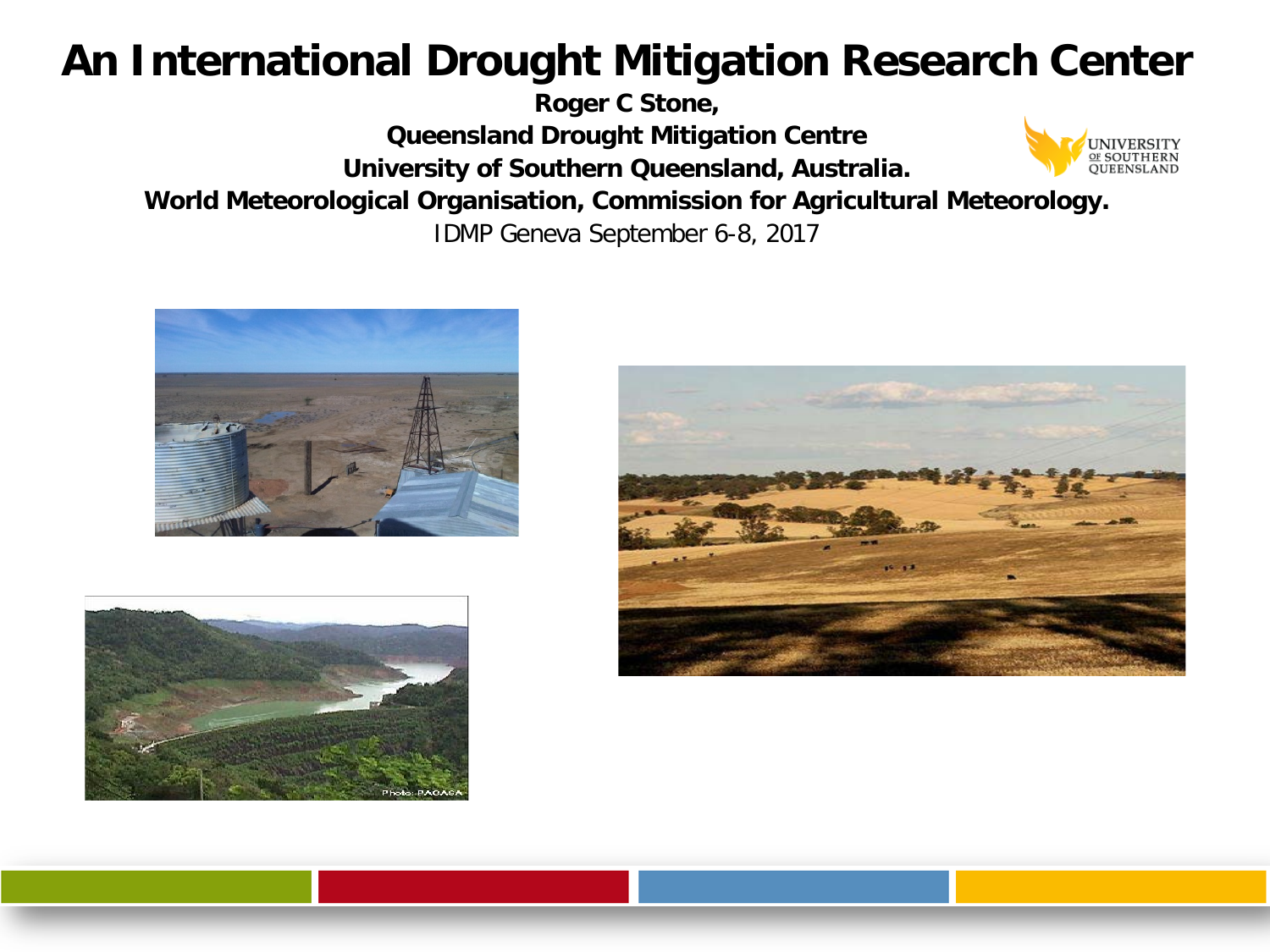# **Rationale – Core issues**



•Drought mitigation research and development issues are extremely complex and not necessarily capable of being tackled by single institutes or even countries in isolation.

•'We cannot do this work alone'  $-$  we need to learn from each other.

• Significant gaps in research, policy and practice remain, particularly regarding the merits of risk management compared with traditional crisis management approaches (IDMP, 2017).

•Suggestion: as a component of IDMP, the creation of an International Drought Mitigation Research Centre that will initiate global research initiatives, including building upon key existing regional initiatives, that are already providing valuable developments.

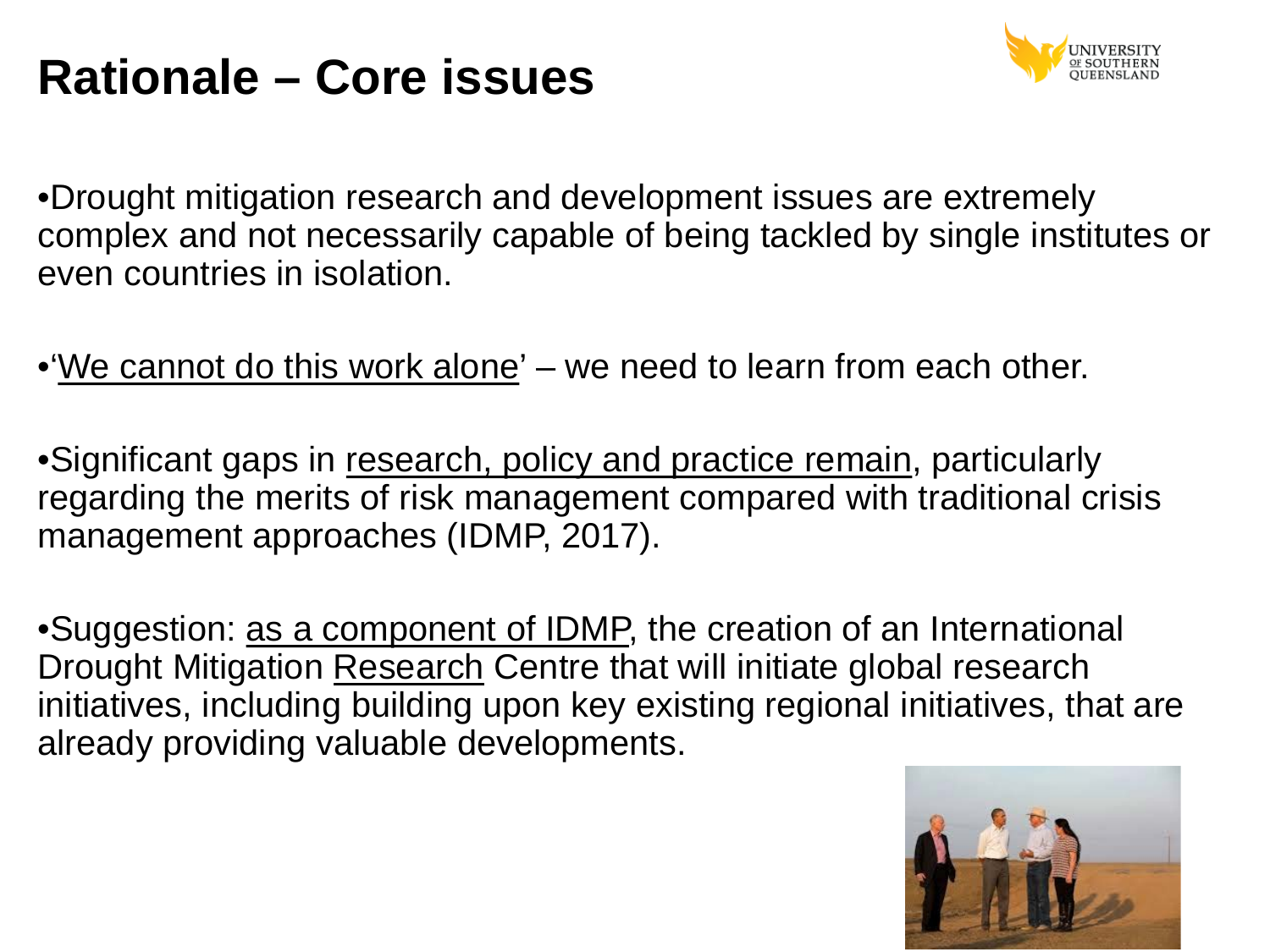## **Huge value in a collaborative research framework that has a focus on management systems.**

- Improving seasonal climate forecasts
- Improving the ability of forecasts to predict multi year/decadal droughts-
- Climate change adaptation for agricultural industries
- Producing enhanced "named-peril" crop insurance systems /similar
- Improved crop yield and production forecasts
- Developing products for use in drought monitoring: drought indices
- Developing and customising decision support tools
- Revamping Managing for Climate user engagement Workshops
- Crop production modelling under climate change and regional adaptation
- Assessing the economic value of improved climate risk management strategies through the application of seasonal climate forecasts for key agricultural industries
- sub-seasonal to seasonal climate variability and their impact on US drought.
- Assess and utilise decadal prediction systems
- Evaluating/developing dynamical climate models: includes hybrid statistical-dynamical type techniques
- Assess 'flash droughts' short term development of severe droughts.
- Linking land surface initial conditions with modelling to provide an important source for skilful drought forecasts
- interdisciplinary research and applications: - to ensure federal research is as coordinated and integrated into decision-making as practicable, inspiring interaction between the research community and beneficiaries.

### **NIDIS/USDMC**

### **QDMC**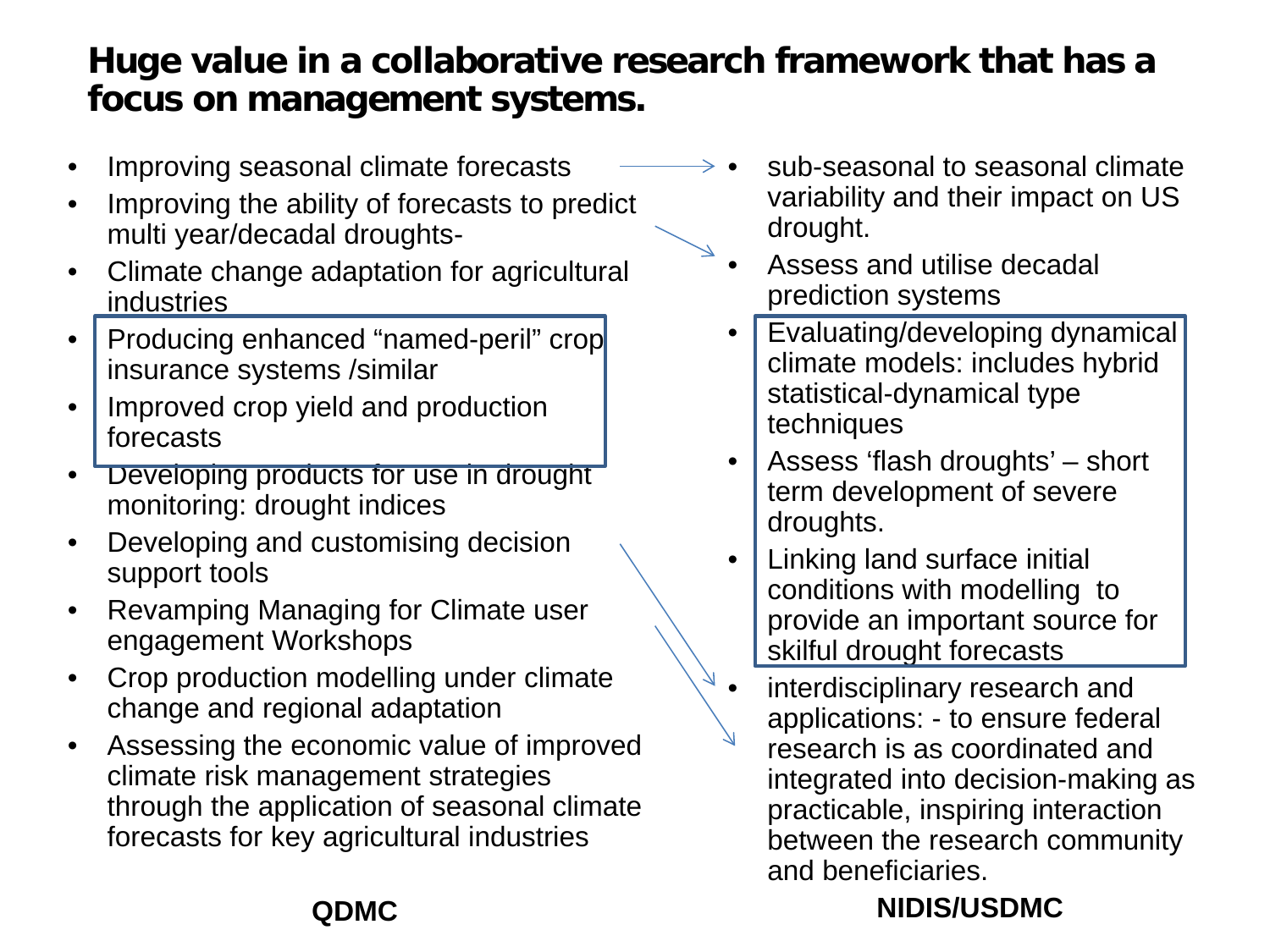*Climate/drought information/forecasting research has no value unless it changes a management decision…* **(interdisciplinary research example: agricultural supply chain)**